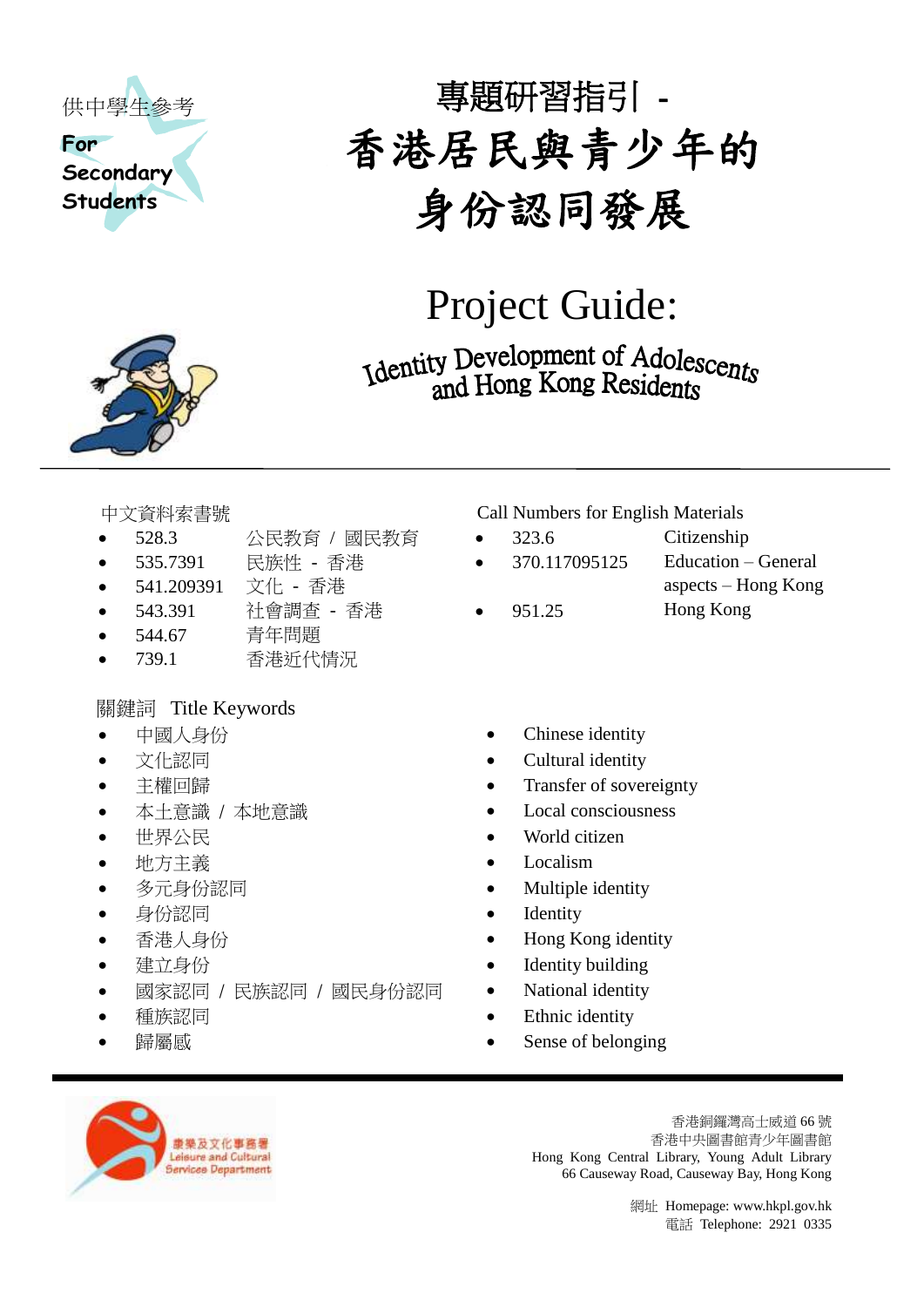# **1.** 書籍 **Books**

例子 Examples :

|    | 名稱<br><b>Title</b>                                                                                                                                             | 索書號<br>Call No.      | 位置<br>Location                 |
|----|----------------------------------------------------------------------------------------------------------------------------------------------------------------|----------------------|--------------------------------|
|    | 香港人的身份認同和價值觀<br>周永新 著<br>香港:中華書局(香港)有限公司, 2016.                                                                                                                | 543.391<br>7730      | <b>ALE</b>                     |
|    | 誰是香港人?: 身份與認同 = Who am I?: Hong Kong identity and<br>its transformation<br>蔡玉萍 著<br>香港 : 進一步多媒體有限公司 : 研習所有限公司, 2010.                                           | 535.7391<br>4414     | YAL                            |
|    | 繾綣香港 : 大國崛起與香港文化<br>朱耀偉 著<br>香港: 匯智出版有限公司, 2012.                                                                                                               | 541.209391<br>2592   | <b>ALE</b>                     |
|    | LAI, Pak-sang<br>Re-shaping education for citizenship : democratic national<br>citizenship in Hong Kong<br>Newcastle upon Tyne: Cambridge Scholars Pub., 2012. | 370.117095125<br>LAI | <b>ALE</b>                     |
|    | <b>MATHEWS, Gordon</b><br>Hong Kong, China: learning to belong to a nation<br>Abingdon, Oxon; New York, NY: Routledge, 2008.                                   | 951.25<br><b>MAT</b> | <b>ALE</b>                     |
| 2. | e-Books<br>畱.<br>書                                                                                                                                             |                      |                                |
|    | Examples :<br>例子                                                                                                                                               |                      |                                |
|    | 跨學科視野下的文化身份認同:批評與探索<br>何成洲 主編<br>北京 : 北京大學出版社, 2011.                                                                                                           |                      | 方正 Apabi<br>中文電子書              |
|    | CHU, Yiu-Wai<br>Lost in transition : Hong Kong culture in the age of China<br>State University of New York Press, 2013.                                        |                      | ebrary<br>Academic<br>complete |
|    | SUSSMAN, Nan M.<br>Return migration and identity: a global phenomenon, a Hong Kong<br>Case<br>Hong Kong: Hong Kong University Press, 2010.                     |                      | ebrary<br>Academic<br>complete |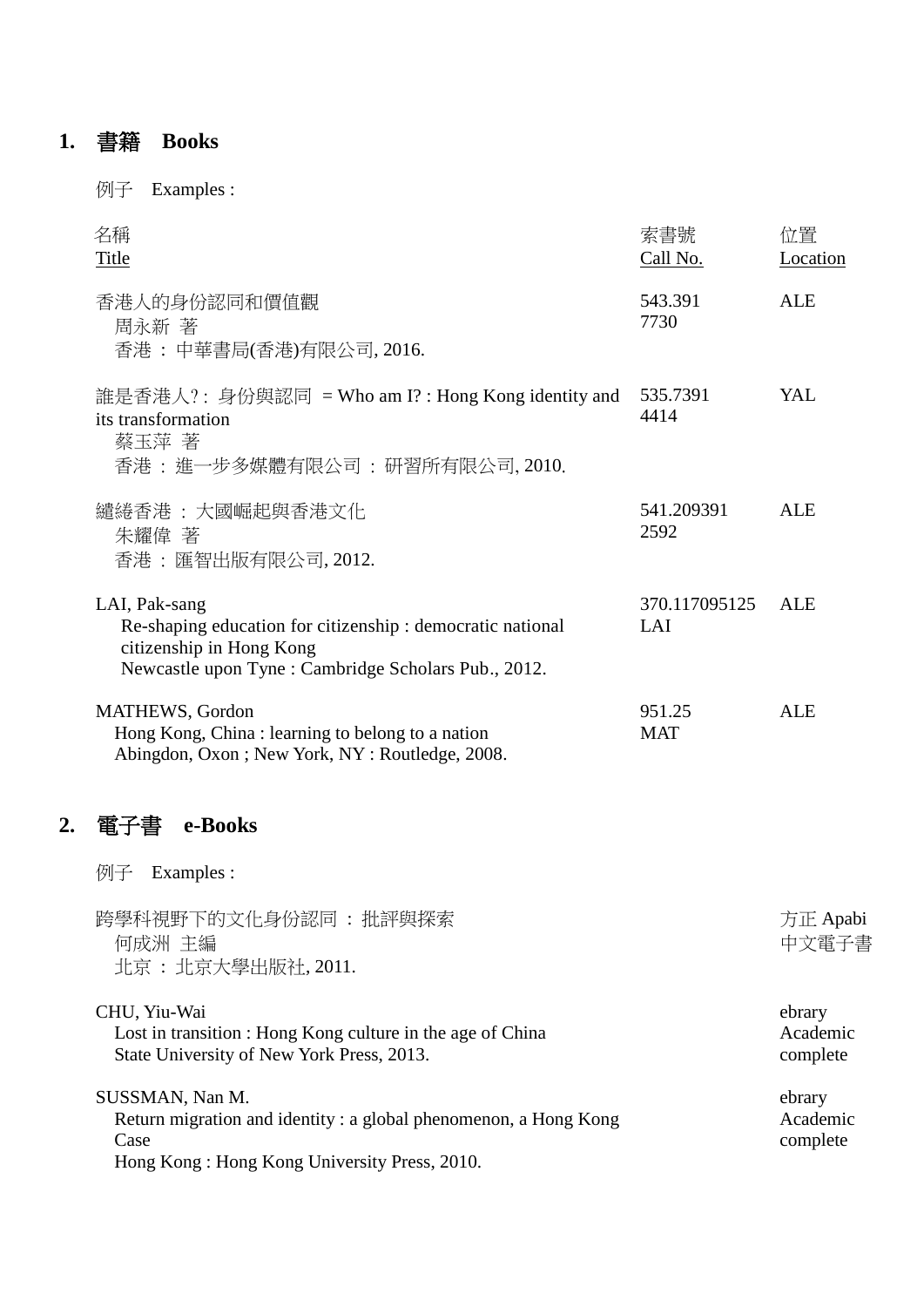#### **3.** 多媒體資料 **Multi-Media Materials**

例子 Examples :

| 鏗鏘集. 第一個十年系列. 回歸後的一代 [錄影資料]<br>香港 : 香港電台電視部, 2007 | 739.1<br>8820<br>VD68100          | <b>MMIS</b> |
|---------------------------------------------------|-----------------------------------|-------------|
| 鏗鏘集. 國民如何教育 [錄影資料]<br>香港 : 香港電台電視部, 2012          | 528.309391<br>8820<br>DVD48862(L) | <b>MMIS</b> |

### **4.** 剪報 **Newspaper Clippings**(慧科電子剪報 **WiseNews**)

- 例子 Examples :
- "身份認同 vs 經濟利益" 2016-07-01, Hong Kong Economic Journal Monthly, P001, 總編的話
- "既是香港人也是中國人" 2016-06-09, Ta Kung Pao, A12, 評論, 知微篇, By 周八駿
- "港青國民身份認同偏低 突破 : 肯定港人身份助提升" 2015-12-14, am730, A16, NEWS, 本地

# **5.** 電子資料庫 **e-Databases**

#### 資料庫: 中國期刊全文數據庫

- 例子 Examples :
- "文化認同視域下的香港國民教育研究" 北京林業大學, 2015 年 02 期
- "兩地互動與香港青年身份認同問題研究" 廣州社會主義學院學報, Journal of Guangzhou Institute of Socialism, 2015 年 04 期

"從六部《警察故事》系列看香港身份認同的變遷" 當代電影, Contemporary Cinema, 2014 年 10 期